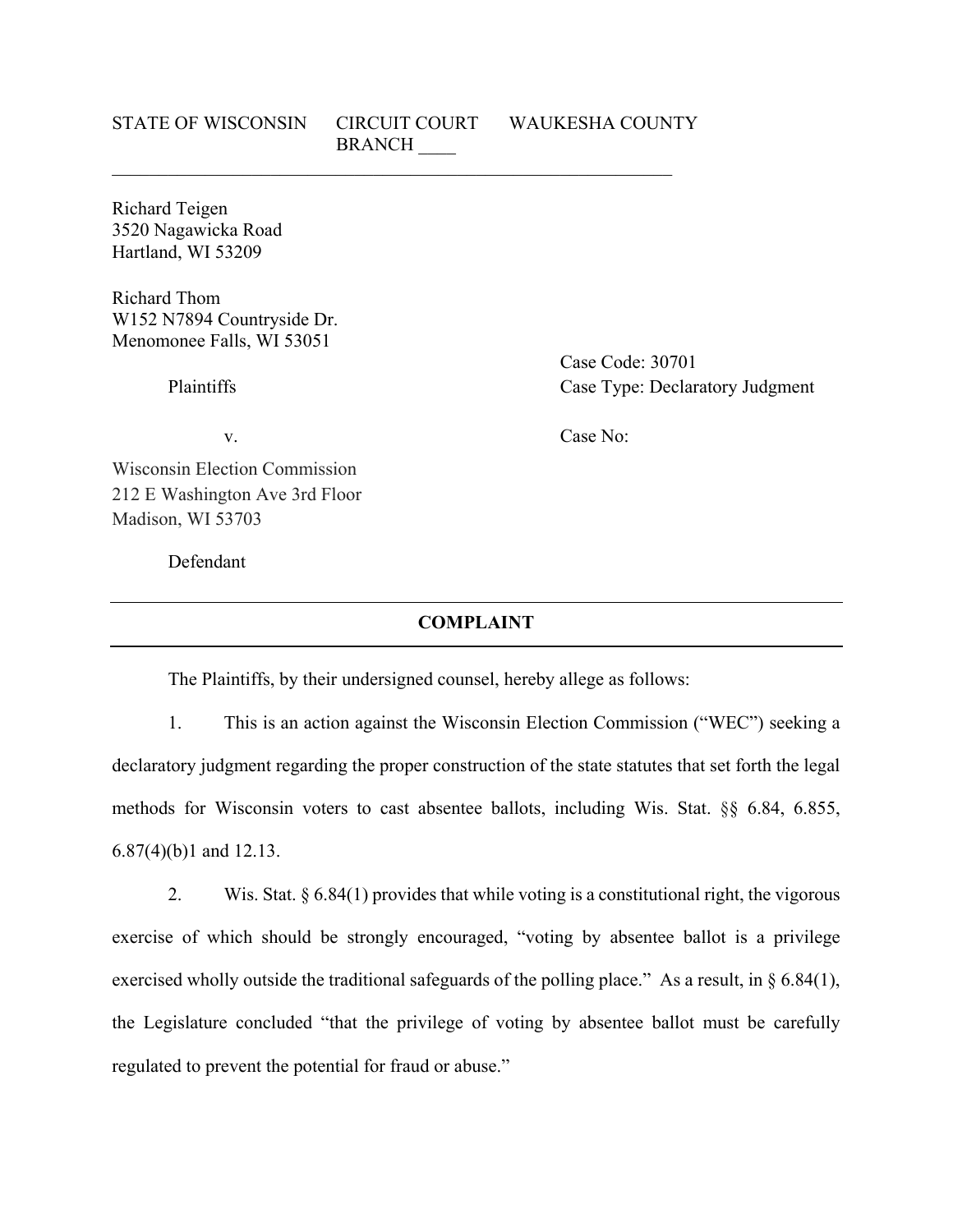3. As part of those regulations to prevent fraud or abuse, Wis. Stat.  $\S 6.87(4)(b)1$ provides that voters casting their votes through an absentee ballot must place their ballot in an envelope and that "[t]he envelope shall be mailed by the elector, or delivered in person, to the municipal clerk issuing the ballot or ballots."

4. Under  $\S 6.87(4)(b)1$ , there are only two methods allowed for casting an absentee ballot: (1) the U.S. Mail, and (2) handing the envelope containing the ballot in person to the municipal clerk.

5. This requirement with respect to how to cast an absentee ballot must be read in conjunction with Wis. Stat. § 12.13(3)(n) which provides that no person may "receive a ballot from or give a ballot to a person other than the election official in charge."

6. Together these statutes require that the *voter* shall mail the envelope containing the ballot, or the *voter* shall deliver it "in person" to the municipal clerk. There is no statutory basis to permit a third person to take possession of the ballot to mail it or to deliver it in person.

7. This is further confirmed by Wis. Stat. § 6.855, which discusses alternate absentee ballot sites and provides that "[t]he governing body of a municipality may elect to designate a site . . . as the location . . . to which voted absentee ballots shall be returned *by electors* for any election." (Emphasis added.) Again, it is the voter, himself or herself, who must return the ballot and not a third party.

8. Despite the clarity of the law, WEC sent a memo to municipal clerks regarding the return of absentee ballots dated March 31, 2020 (the "March 2020 WEC Memo"). In paragraph 2 of the March 2020 WEC Memo it states that third persons other than the voter may return a voter's absentee ballot. Specifically, the memo says that "A family member or another person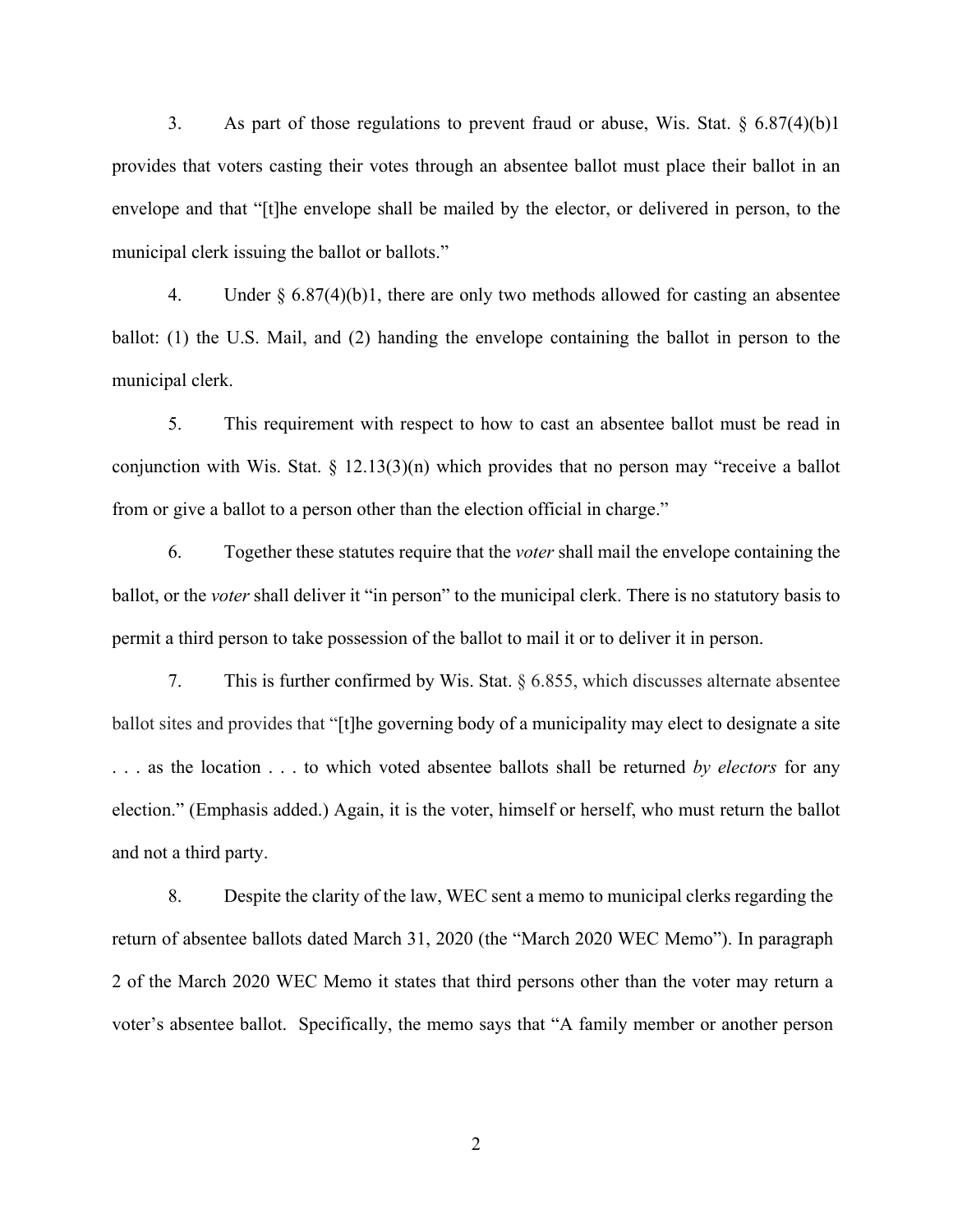may also return the ballot on behalf of the voter." (A true and correct copy of the March 2020 WEC Memo is attached hereto as Exhibit A.)

9. In addition, the statutes require that if the ballot is not returned by U.S. Mail then it must be returned by the voter "in person, *to the municipal clerk*." Wis. Stat. § 6.87(4)(b)1.

10. Despite this requirement in the statutes, WEC Commissioners sent a memo to municipal clerks dated August 19, 2020, (the "August 2020 WEC Memo") stating that absentee ballots do not need to be mailed by the voter or delivered by the voter, in person, to the municipal clerk but instead could be dropped into a drop box and that the ballot drop boxes could be unstaffed, temporary, or permanent. (A true and correct copy of the August 2020 WEC Memo is attached hereto as Exhibit B.)

11. But a drop box is not the "municipal clerk." It is an unsupervised, inanimate object. Allowing ballots to be cast by placing them into an unsupervised, inanimate object invites the fraud and abuse that the Legislature was attempting to prevent by requiring strict compliance with the requirement that absentee ballots could only be cast by the two methods allowed under § 6.87(4)(b)1: (1) the U.S. Mail, and (2) handing the envelope containing the ballot in person to the municipal clerk.

12. Both the March 2020 Memo and the August 2020 WEC Memo are incorrect statements of the law by WEC and have led to local election officials in Wisconsin administering elections incorrectly under Wisconsin law.

13. For example, in the 2020 general election, municipal clerks, relying upon the August 2020 WEC Memo authorized and used over 500 drop boxes for voters to cast absentee ballots.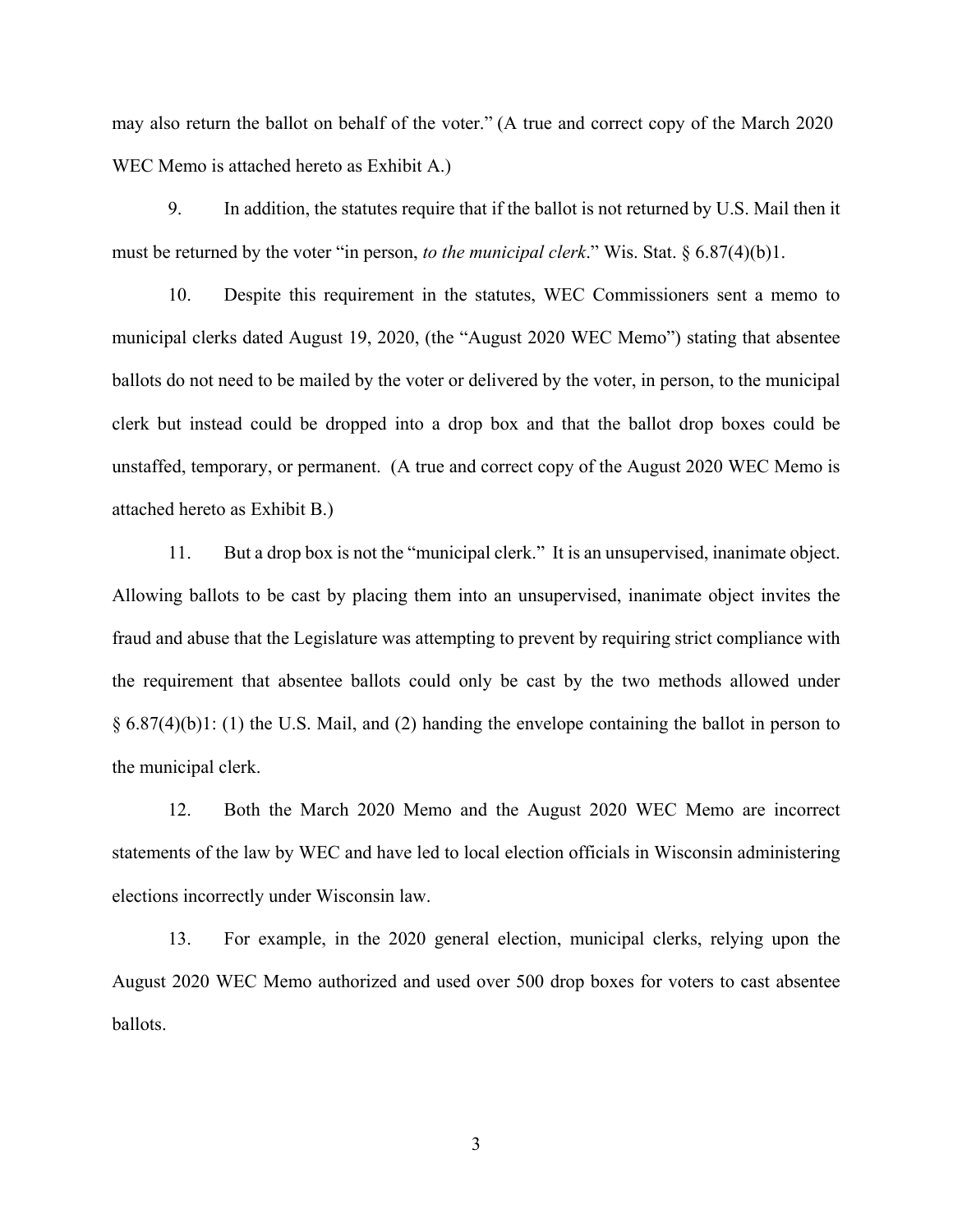14. By telling municipal clerks that absentee ballots can be cast in this fashion and by allowing votes to be cast in this fashion, WEC put votes cast by voters in jeopardy of not being counted because they are not being cast in strict compliance with the statutes.

15. The Plaintiffs disagree with the interpretation of the relevant statutes by WEC and seek a declaration as to the correct interpretation of the statutes.

[1](#page-3-0)6. The question here is *Quis custodiet ipsos custodes*?<sup>1</sup> If WEC will not administer elections as required by the statutes, then who will require them to do so such that the future votes cast by Wisconsin voters are not placed in jeopardy?

### **THE PARTIES**

17. Plaintiff, Richard Teigen, is a registered Wisconsin voter and a taxpayer residing at 3520 Nagawicka Road, Hartland, in Waukesha County, Wisconsin.

18. Plaintiff, Richard Thom, is a registered Wisconsin voter and a taxpayer residing at W152 N7894 Countryside Road, Menomonee Falls in Waukesha County, Wisconsin.

**19.** The Defendant, Wisconsin Election Commission, is a governmental agency created under Wis. Stat. § 5.05 and charged with the responsibility for the administration of Chapters 5 through 10 and 12 of the Wisconsin Statutes. The Wisconsin Election Commission has its offices and principal place of business at 212 E. Wisconsin, 3rd Floor, Madison, WI 53703.

#### **JURISDICTION AND VENUE**

20. This court has jurisdiction pursuant to either or both Wis. Stat. §§ 806.04 and 227.40.

21. Wis. Stat. § 806.04 provides that any person "whose rights, status or other legal relations are affected by a statute … may have determined any question of construction or validity

<span id="page-3-0"></span><sup>&</sup>lt;sup>1</sup> Who watches the watchmen?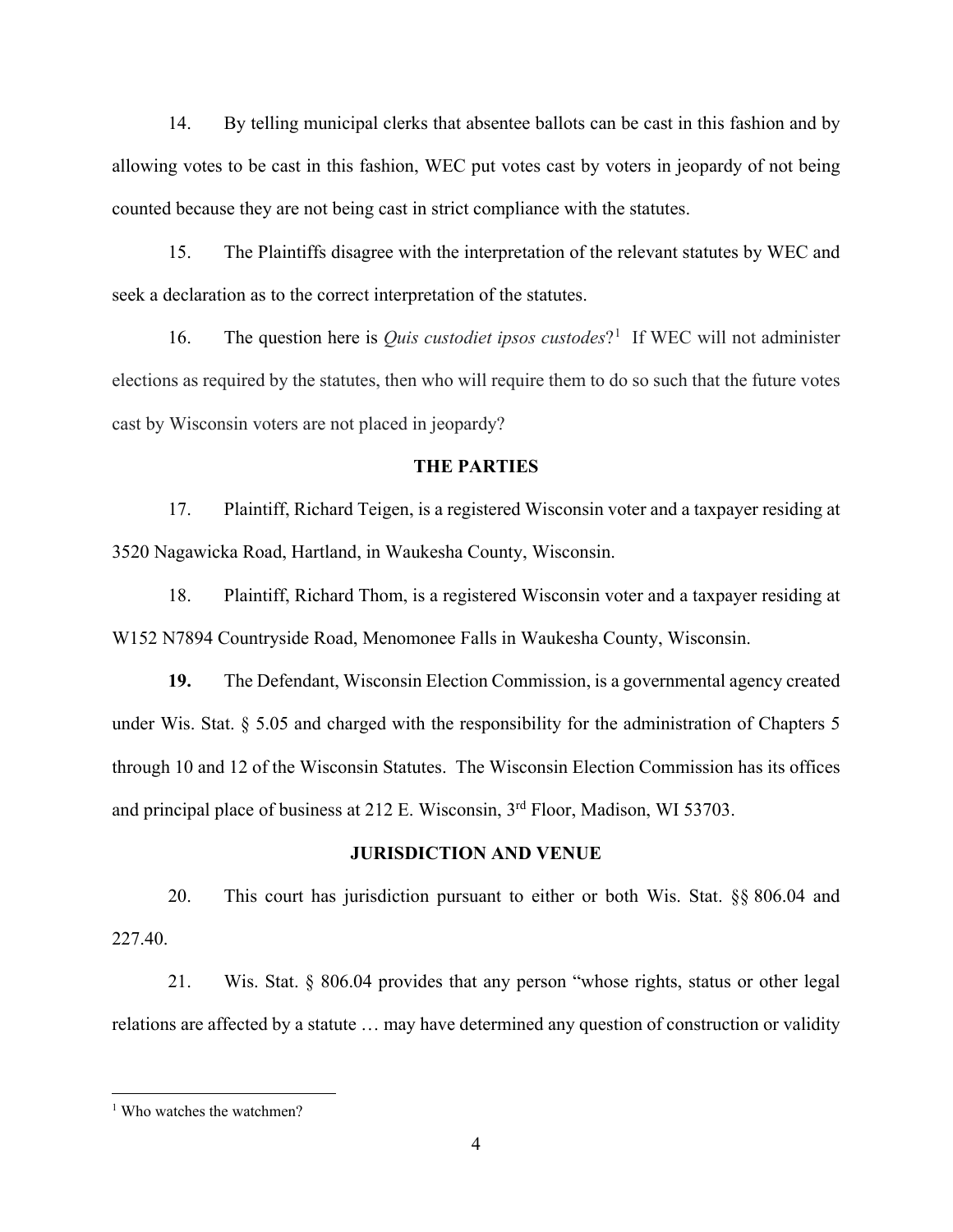arising under the … statute … and obtain a declaration of rights, status or other legal relations thereunder."

22. The Plaintiffs' voting rights are affected by the statutes at issue here and the Plaintiffs seek to have the correct construction of those statutes declared by this Court.

23. Wis. Stat.  $\S 227.40$  specifically provides that a plaintiff may challenge the validity of any rule or guidance document by declaratory judgment. If Wis. Stat. § 227.40 is applicable to either or both the March 2020 and August 2020 WEC Memo, then Plaintiffs' action herein against WEC with respect to those documents is intended to be brought under that statute as well as or as an alternative to Wis. Stat. § 806.04.

24. Venue is proper in this Court pursuant to Wis. Stat. §§ 801.50 and/or 227.40(1).

## **CAUSE OF ACTION FOR A DECLARATORY JUDGMENT**

25. Wis. Stat. § 6.84(1) provides that the while voting is a constitutional right, the vigorous exercise of which should be strongly encouraged, "voting by absentee ballot is a privilege exercised wholly outside the traditional safeguards of the polling place." As a result, in § 6.84(1), the Legislature concluded "that the privilege of voting by absentee ballot must be carefully regulated to prevent the potential for fraud or abuse."

26. To further implement this finding, [Wis. Stat. § 6.84\(2\)](https://1.next.westlaw.com/Link/Document/FullText?findType=L&pubNum=1000260&cite=WIST6.84&originatingDoc=Ibe9175203e5811eba075d817282e94c2&refType=SP&originationContext=document&transitionType=DocumentItem&contextData=(sc.Search)#co_pp_58730000872b1) specifically directs that the provisions of [§ 6.87\(3\) to \(7\) \(which would obviously include § 6.87\(4\)\(b\)1\)](https://1.next.westlaw.com/Link/Document/FullText?findType=L&pubNum=1000260&cite=WIST6.87&originatingDoc=Ibe9175203e5811eba075d817282e94c2&refType=SP&originationContext=document&transitionType=DocumentItem&contextData=(sc.Search)#co_pp_6f600000e2fa7) "shall be construed as mandatory."

27. The Wisconsin Supreme Court has held that where an election statute is mandatory, its exercise requires strict compliance (citing *State ex rel. Ahlgrimm v. State Elections Bd.*, 82 Wis. 2d 585, 597, 263 N.W.2d 152 (1978)) and that consequently, "[b]allots counted in contravention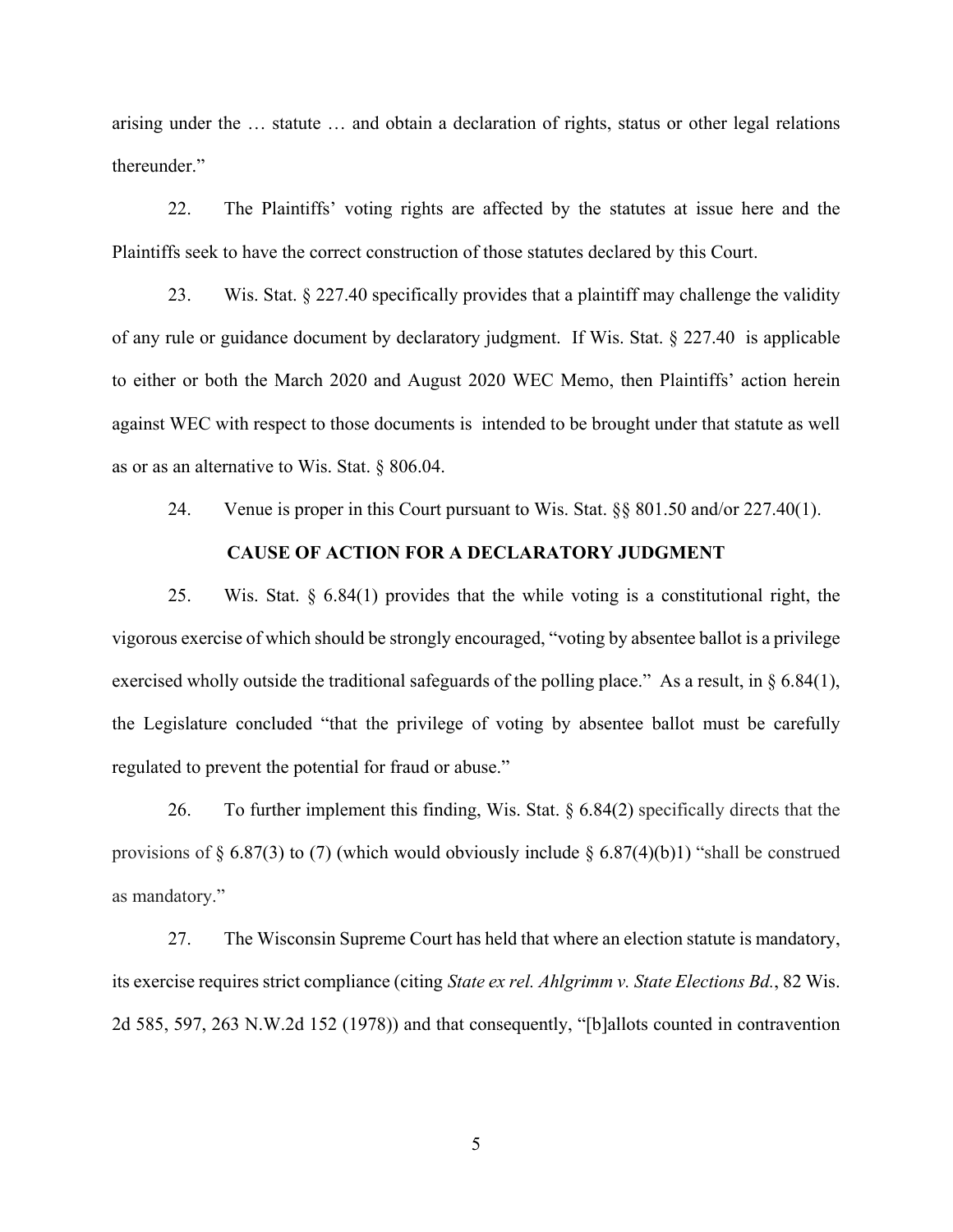of the procedures ... may not be included in the certified result of any election." *Jefferson v. Dane Cty.,* 2020 WI 90, ¶ 16, 394 Wis. 2d 602, 951 N.W.2d 556.

28. [Wis. Stat. § 6.87\(4\)\(b\)1](https://1.next.westlaw.com/Link/Document/FullText?findType=L&pubNum=1000260&cite=WIST6.87&originatingDoc=Ibe9175203e5811eba075d817282e94c2&refType=SP&originationContext=document&transitionType=DocumentItem&contextData=(sc.Search)#co_pp_6f600000e2fa7) requires that when voting an absentee ballot "[t]he envelope [containing the ballot] shall be mailed by the elector, or delivered in person, to the municipal clerk issuing the ballot or ballots," and under  $\S$  6.84(2), the requirements in this provision are mandatory.

29. Notwithstanding these clear and mandatory provisions of Wisconsin law, WEC issued the March 2020 and August 2020 Memos both of which are inconsistent with and contradict the express and mandatory requirements of the statutes.

30. Further, WEC did not promulgate its interpretations of these election statutes as required under Chapter 227 of the Wisconsin Statutes, even though Wis. Stat. 227.10(1) specifically requires that each interpretation of a statute which an agency adopts to govern its administration of a statute shall be promulgated as a rule.

31. The March 2020 and August 2020 Memos are invalid because they exceed the statutory authority of WEC and because they were promulgated without compliance with statutory procedures.

32. WEC's interpretations of these statutes are entitled to no deference by this Court. [Wis. Stat. § 227.57\(11\);](https://1.next.westlaw.com/Link/Document/FullText?findType=L&pubNum=1000260&cite=WIST227.57&originatingDoc=Ibe9175203e5811eba075d817282e94c2&refType=SP&originationContext=document&transitionType=DocumentItem&contextData=(sc.History*oc.Search)#co_pp_9da60000c3824) see also *[Lamar Cent. Outdoor, LLC v. Div. of Hearings & Appeals,](https://1.next.westlaw.com/Link/Document/FullText?findType=Y&serNum=2049879496&pubNum=0000595&originatingDoc=Ibe9175203e5811eba075d817282e94c2&refType=RP&originationContext=document&transitionType=DocumentItem&contextData=(sc.History*oc.Search))* 2019 WI 109,  $\P$ [9, 389 Wis. 2d 486, 936 N.W.2d 573.](https://1.next.westlaw.com/Link/Document/FullText?findType=Y&serNum=2049879496&pubNum=0000595&originatingDoc=Ibe9175203e5811eba075d817282e94c2&refType=RP&originationContext=document&transitionType=DocumentItem&contextData=(sc.History*oc.Search)) Instead, courts follow the plain meaning rule when interpreting statutes. *[State ex rel. Kalal v. Circuit Court for Dane Cnty.](https://1.next.westlaw.com/Link/Document/FullText?findType=Y&serNum=2004507995&pubNum=0000595&originatingDoc=Ibe9175203e5811eba075d817282e94c2&refType=RP&originationContext=document&transitionType=DocumentItem&contextData=(sc.History*oc.Search))*, 2004 WI 58, ¶ 45, [271 Wis. 2d 633, 681 N.W.2d 110.](https://1.next.westlaw.com/Link/Document/FullText?findType=Y&serNum=2004507995&pubNum=0000595&originatingDoc=Ibe9175203e5811eba075d817282e94c2&refType=RP&originationContext=document&transitionType=DocumentItem&contextData=(sc.History*oc.Search))

33. WEC sent the March 2020 WEC Memo and the August 2020 WEC Memo to each of the 1,850 municipal clerks in the State of Wisconsin. Given that WEC has the statutory authority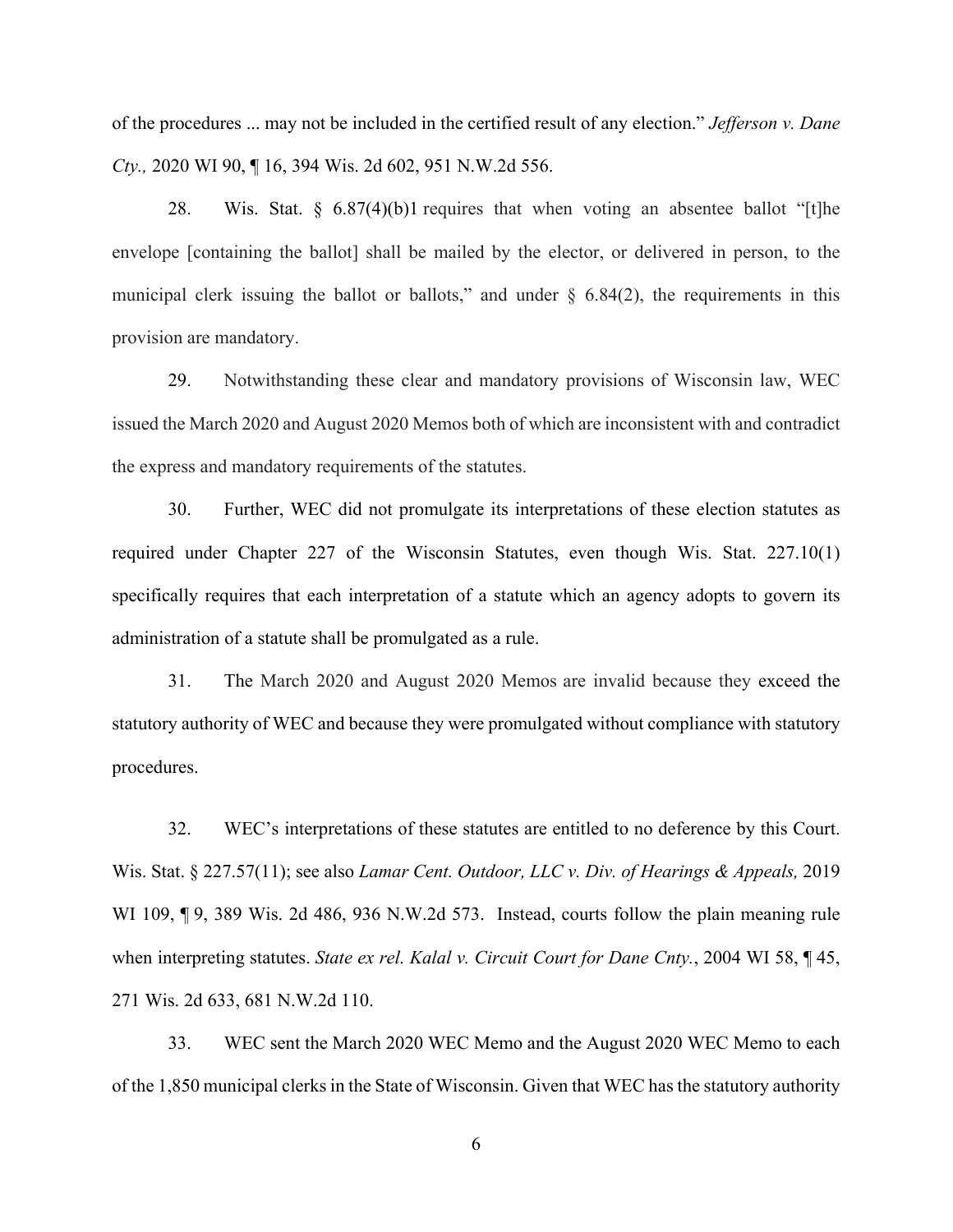to enforce and administer the election laws set forth in Chapters 5 through 10 and Chapter 12 of the statutes, municipal clerks typically follow the interpretation of those statutes as set forth by WEC.

34. For example, consistent with the August 2020 Memo, municipal clerks set up over 500 drop boxes around the state and allowed voters to cast absentee ballots by depositing them into such drop boxes rather than placing them in the U.S. Mail or handing them in person to the municipal clerk. *See* Nora Eckert, *Search for a ballot drop box in your community using this tool*, Wisconsin Watch (Oct 27th, 2020), https://wisconsinwatch.org/2020/10/Wisconsin-absenteeballot-drop-box-search/.

35. The phrase "municipal clerk" is defined in the election statutes as "the city clerk, town clerk, village clerk and the executive director of the city election commission and their authorized representatives." *See* [Wis. Stat. § 5.02\(10\).](https://1.next.westlaw.com/Link/Document/FullText?findType=L&pubNum=1000260&cite=WIST5.02&originatingDoc=Ibe9175203e5811eba075d817282e94c2&refType=SP&originationContext=document&transitionType=DocumentItem&contextData=(sc.Search)#co_pp_f19d0000e06d3)

36. Certainly an inanimate object like a drop box is not the "municipal clerk" and cannot be classified as an "authorized representative" of the municipal clerk.

37. Even if a drop box could be classified as an "authorized representative," [Wis. Stat.](https://1.next.westlaw.com/Link/Document/FullText?findType=L&pubNum=1000260&cite=WIST6.87&originatingDoc=Ibe9175203e5811eba075d817282e94c2&refType=SP&originationContext=document&transitionType=DocumentItem&contextData=(sc.Search)#co_pp_6f600000e2fa7)  [§ 6.87\(4\)\(b\)1](https://1.next.westlaw.com/Link/Document/FullText?findType=L&pubNum=1000260&cite=WIST6.87&originatingDoc=Ibe9175203e5811eba075d817282e94c2&refType=SP&originationContext=document&transitionType=DocumentItem&contextData=(sc.Search)#co_pp_6f600000e2fa7) further qualifies the term "municipal clerk," requiring in this instance that the elector return the ballot "to the municipal clerk *issuing the ballot or ballots*." (Emphasis added.) Obviously, a drop box will never have been the entity that "issu[ed] the ballot."

38. Thus, putting an absentee ballot into a drop box does not satisfy the mandatory requirements for casting an absentee ballot set forth in  $\S 6.87(4)(b)$ .

39. In addition, in order to ensure that elections are being properly administered in Wisconsin, the question of what persons qualify as an "authorized representative" of the clerk must be answered.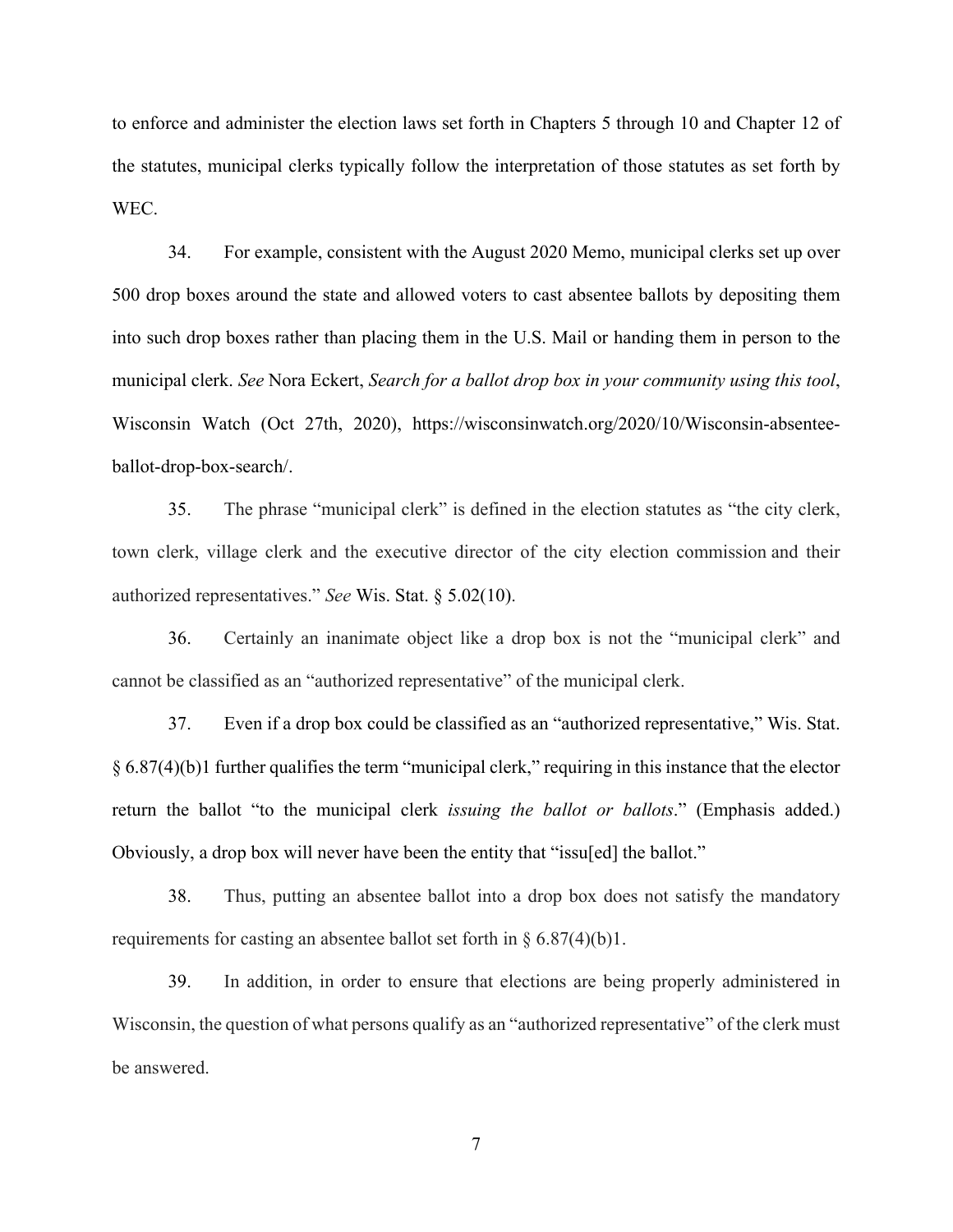40. At a minimum, because Wis. Stat. § 12.13 provides that no person may "Receive a ballot from or give a ballot to a person other than the election official in charge," the only person who can be authorized to receive absentee ballots must be an "election official."

41. Pursuant to Wis. Stat. § 5.02(4e) election official "means an individual who is charged with any duties relating to the conduct of an election."

42. Pursuant to Wis. Stat.  $\S 7.30(2)(a)$ , "[o]nly election officials appointed under this section or s. [6.875](https://docs.legis.wisconsin.gov/document/statutes/6.875) may conduct an election."

43. Thus, because ballots can only be given to an "election official" and all election officials who conduct an election must be appointed under  $\S$  7.30(2)(a) (section 6.875 is an exception that applies only to special voting deputies in residential care facilities and nursing home and is not pertinent here), the "authorized representatives" of the municipal clerk under  $\S 5.02(10)$ must be election officials appointed under § 7.30.

44. Further, in order to ensure that elections are being properly administered in Wisconsin, the question of where absentee ballots may be returned by voters must be answered.

45. Wis. Stat. § 6.855 answers this question. Pursuant to § 6.855, the office of the municipal clerk is the default location "to which voted absentee ballots shall be returned by electors for any election."

46. Any other location must be designated in the manner set forth in § 6.855 and "The designated site shall be located as near as practicable to the office of the municipal clerk or board of election commissioners and no site may be designated that affords an advantage to any political party."

47. Further, if the governing body of a municipality makes an election to designate an alternate site to the clerk's office under this section, then "no function related to voting and return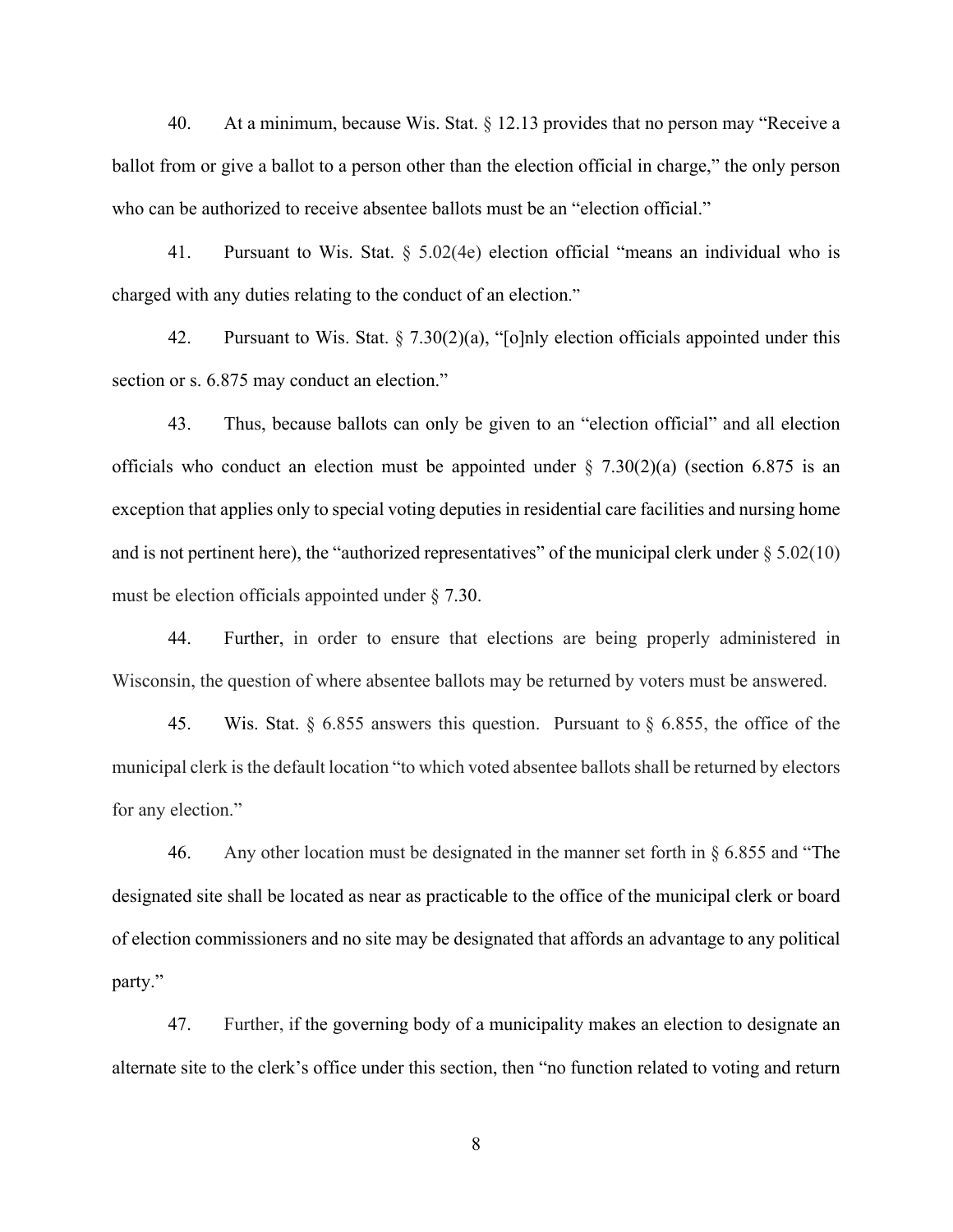of absentee ballots that is to be conducted at the alternate site may be conducted in the office of the municipal clerk or board of election commissioners."

48. The result of this provision of the statutes is that all absentee ballots must be returned by the voter to the office of the municipal clerk, unless a different site is designated under § 6.855. In which case, absentee ballots must be returned to the designated location and not to the municipal clerk's office.

49. The municipal clerk may not accept absentee ballots at any other location. Not at a drop box; not in some other part of City Hall; not at the library and not in a park.

50. The requirements of [§§ 6.84, 6.855 and 6.87\(4\)\(b\)1,](https://1.next.westlaw.com/Link/Document/FullText?findType=L&pubNum=1000260&cite=WIST6.87&originatingDoc=Ibe9175203e5811eba075d817282e94c2&refType=SP&originationContext=document&transitionType=DocumentItem&contextData=(sc.Search)#co_pp_6f600000e2fa7) are the established policy of the State of Wisconsin as mandated by the Legislature.

51. WEC does not have the power to set aside the policy decisions of the Wisconsin Legislature in this regard.

52. WEC's incorrect interpretation of the election statutes harms the Plaintiffs in several ways. The Plaintiffs are harmed as voters because they are uncertain as to the lawful method to cast absentee ballots in future elections. If they cast their absentee ballot as approved by WEC, such as placing it in an untended drop box, as opposed to placing it in the U.S. Mail or handing it in person to the municipal clerk, then their vote may be illegal and not counted. The Plaintiffs are entitled to certainty as to the lawful methods in which to cast an absentee ballot in Wisconsin.

53. Further, the Plaintiffs are harmed as voters because allowing other voters to vote other than in strict compliance with the law diminishes the value of the Plaintiffs' votes. Only legally cast votes should count and counting illegally cast votes diminishes the value of those cast legally.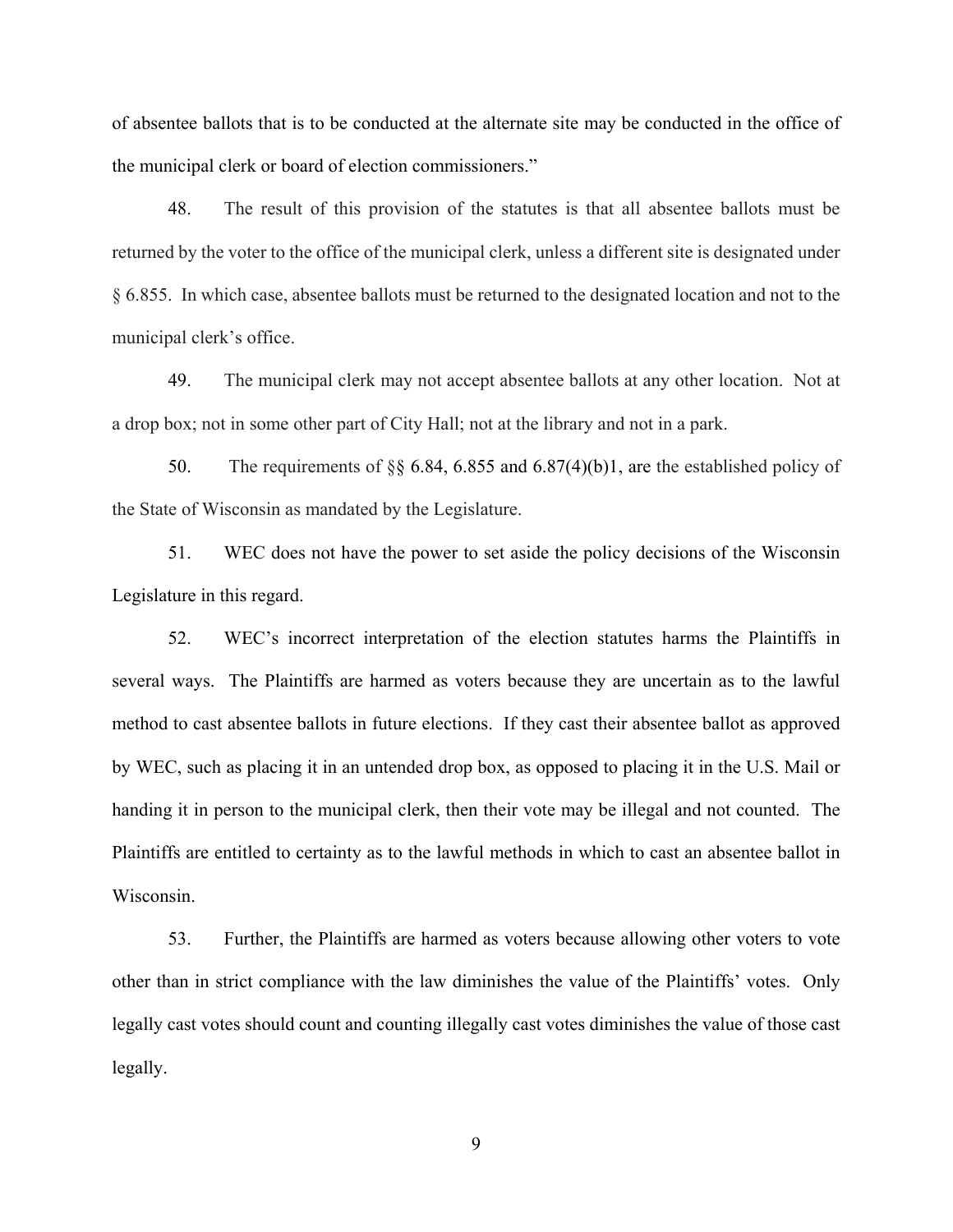54. The Plaintiffs, as voters, are entitled to have the elections in which they participate administered properly under the law. Allowing WEC to administer the 2022 elections in a manner other than that required by law causes doubts about the fairness of the elections and erodes voter confidence in the electoral process.

55. The Plaintiffs are also harmed as taxpayers. Here, WEC spent substantial staff time and resources to prepare, promulgate and distribute the March 2020 WEC Memo and the August 2020 WEC Memo and WEC will spend substantial taxpayer funds in administering the 2022 primary and general elections and, unless the statutes are properly interpreted, will do so in a manner consistent with the March 2020 WEC Memo and the August 2020 WEC Memo, but illegal under the Wisconsin statutes.

56. As a result, the Plaintiffs are entitled to a declaratory judgment that: (a) absentee ballots can be cast only by the two methods allowed under  $\S 6.87(4)(b)1$ : (1) by the voter placing the envelope containing the ballot in the U.S. Mail, or (2) the voter handing the envelope containing the ballot in person to the municipal clerk at the office of the municipal clerk or at an alternate site designated under Wis. Stat. § 6.855 ; and (b) that handing the envelope containing the ballot to the municipal clerk means handing it to the actual municipal clerk or to an election official appointed pursuant to Wis. Stat. § 7.30 to act as the authorized representative of the municipal clerk.

57. The time to decide the questions presented herein is now – during 2021 – a nonelection year. In *Trump v. Biden*, 2020 WI 91, 951 N.W.2d 568, decided just four months ago, the Wisconsin Supreme Court said that the time to challenge election policies is not after ballots have been cast but rather such challenges should occur outside the context of a close and challenged election. *Id*., ¶ 22, 951 N.W.2d 575–76.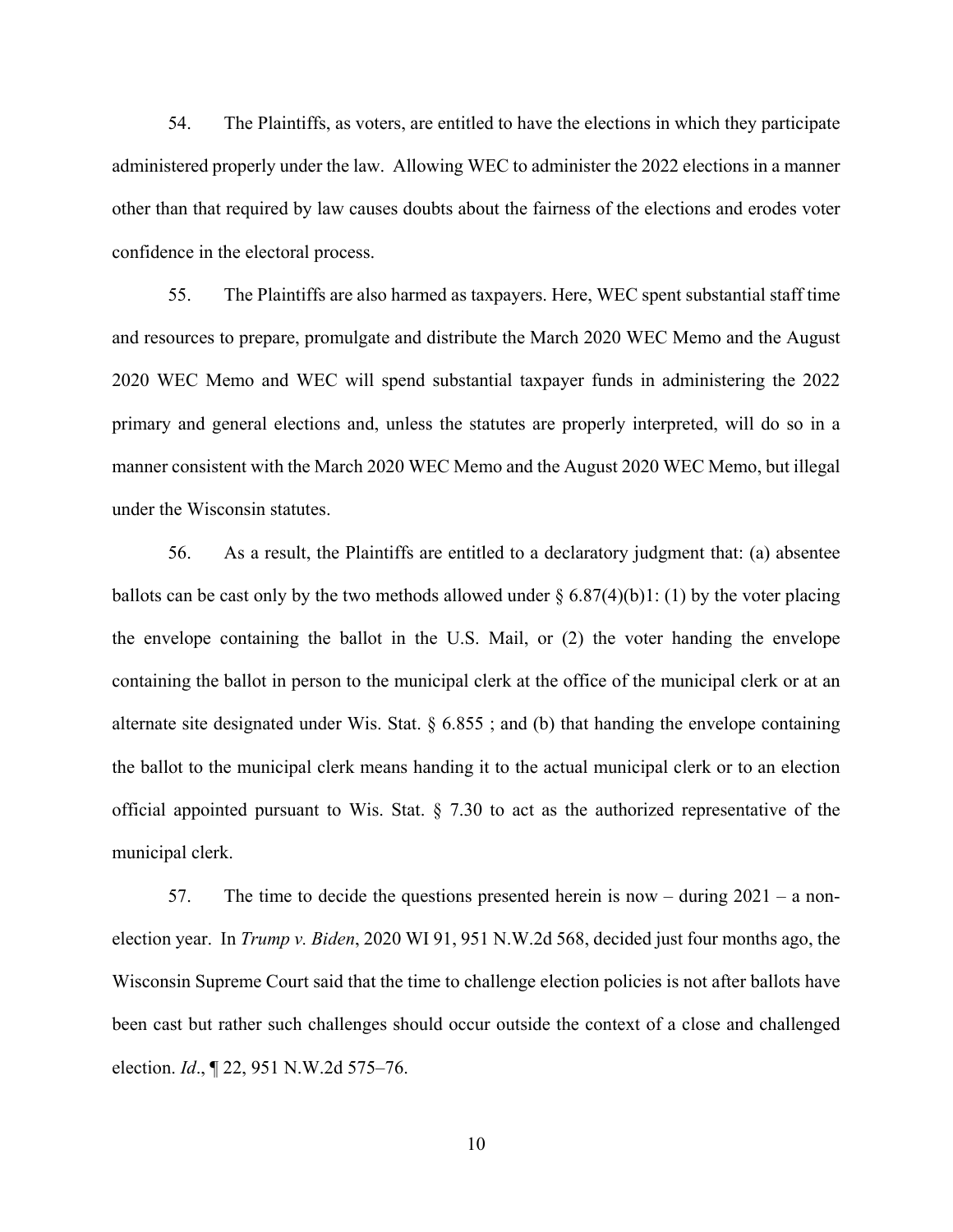58. In *Trump v. Biden*, among other claims, the Supreme Court refused to decide a dispute regarding allegedly illegal election administration by the City of Madison in September and October 2020, even though the Trump campaign filed its action in November 2020 (barely a month after the alleged illegal conduct). The Supreme Court refused to hear the dispute based on laches because even though very little time had passed since the alleged illegal conduct, the plaintiffs in that case waited until after the votes had been cast to bring the challenge.

59. A related principle of not deciding election law cases close to an election known as the Purcell Principle was announced by the U.S. Supreme Court in 2006 in *Purcell v. Gonzalez*, 549 U.S. 1 (2006) (*per curiam*).

60. The rationale for the Purcell Principle is that courts should not change election law rules shortly before an election because of the confusion that such a change could cause both among voters and those administering the election.

61. To avoid those situations here, the Plaintiffs bring this case now, so that a determination can be made well before the next election and Wisconsin voters can be informed as to the lawful ways in which to cast an absentee ballot long before the election season begins.

#### **PRAYER FOR RELIEF**

WHEREFORE, the Plaintiffs request the following relief:

A. A declaration as follows:

1. Absentee ballots can be cast only by the two methods allowed under  $\S$ 6.87(4)(b)1: (a) by the voter placing the envelope containing the ballot in the U.S. Mail addressed to the municipal clerk, or (b) the voter handing the envelope containing the ballot in person to the municipal clerk at the office of the municipal clerk or at an alternate site designated under Wis. Stat. § 6.855; and